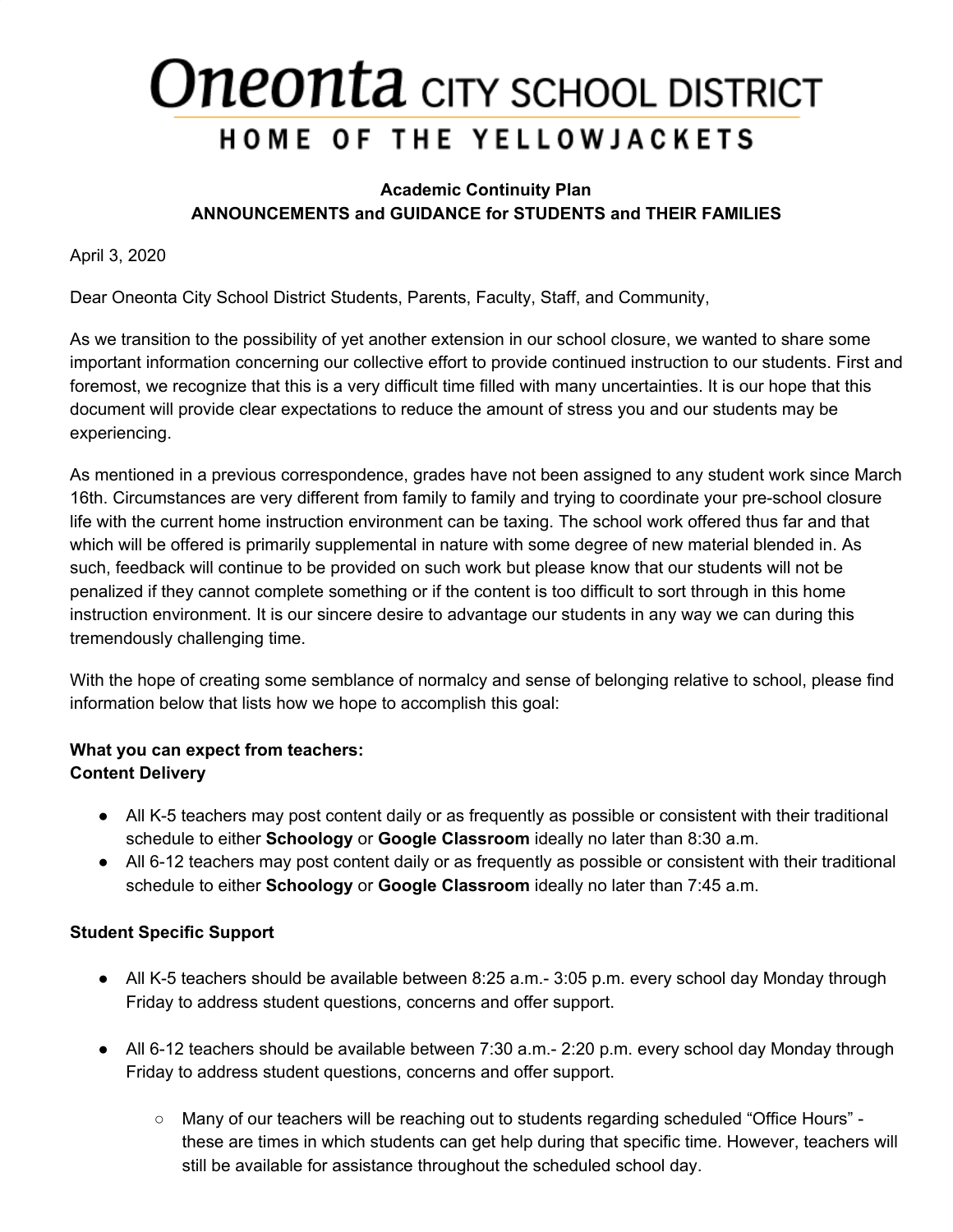#### **Student Expectations and Guidelines**

K-12: Since the plan is to post content daily or as frequently as possible, we are asking that our students check in daily, if possible, to Schoology or Google Classroom to check for assignments, new assignments, or activities. Likewise, students and families, appropriate to grade level, should check their OCSD email or personal email as regularly as possible.

- Certainly, we as professionals, fully understand that our students may not be able to check in every single day for various reasons. We understand and we are sensitive to the needs of our families.
- Please also note that we wish to encourage continued flexibility for all. Our students can, and should be encouraged, to check in at any given time that works best for them and their families. We acknowledge the fact that there may be multiple students in each household. As such, our students are encouraged to engage with materials at any point throughout the day or in a manner that is most effective for the student and your family.
- Students should report any issues or concerns involving technology to their child's Library Media Specialist via their District email:
	- Mrs. Stalder High School [mstalder@oneontacsd.org](mailto:mstalder@oneontacsd.org)
	- Mrs. Forbes Middle School [sforbes@oneontacsd.org](mailto:sforbes@oneontacsd.org)
	- Mrs. Ewing Greater Plains [jewing@oneontacsd.org](mailto:jewing@oneontacsd.org)
	- Mrs. Hamilton Riverside [dhamilton@oneontacd.org](mailto:dhamilton@oneontacd.org)
	- Mr. Parmerter Valleyview [mparmerter@oneontacsd.org](mailto:mparmerter@oneontacsd.org)

● Teachers will be providing feedback on submitted assignments as needed or appropriate and as such, encourage student participation as often as possible.

### **Technology Needs**

**K-5 Students-** If you feel that your Elementary-aged student would benefit from having a District Chromebook at home during the closure, please navigate to <https://bit.ly/OCSDChromebook> and submit a separate request for each child that needs one.

We will make arrangements based on the responses we receive to distribute Chromebooks.

A request can also be made on our district webpage in the yellow banner.

### **TECHNOLOGY RESOURCES FOR PARENTS:**

**Parent Guide to Google Classroom in 2020** <https://www.youtube.com/watch?v=2Iowi-gmbys&feature=youtu.be>

### **Parent Guide to Schoology**

<https://bit.ly/3aHk8jE> (obtain Parent Code from classroom teacher)

### **Parent Guide to Preparing Your Student for Video Conferencing**

<https://bit.ly/ParentZoom>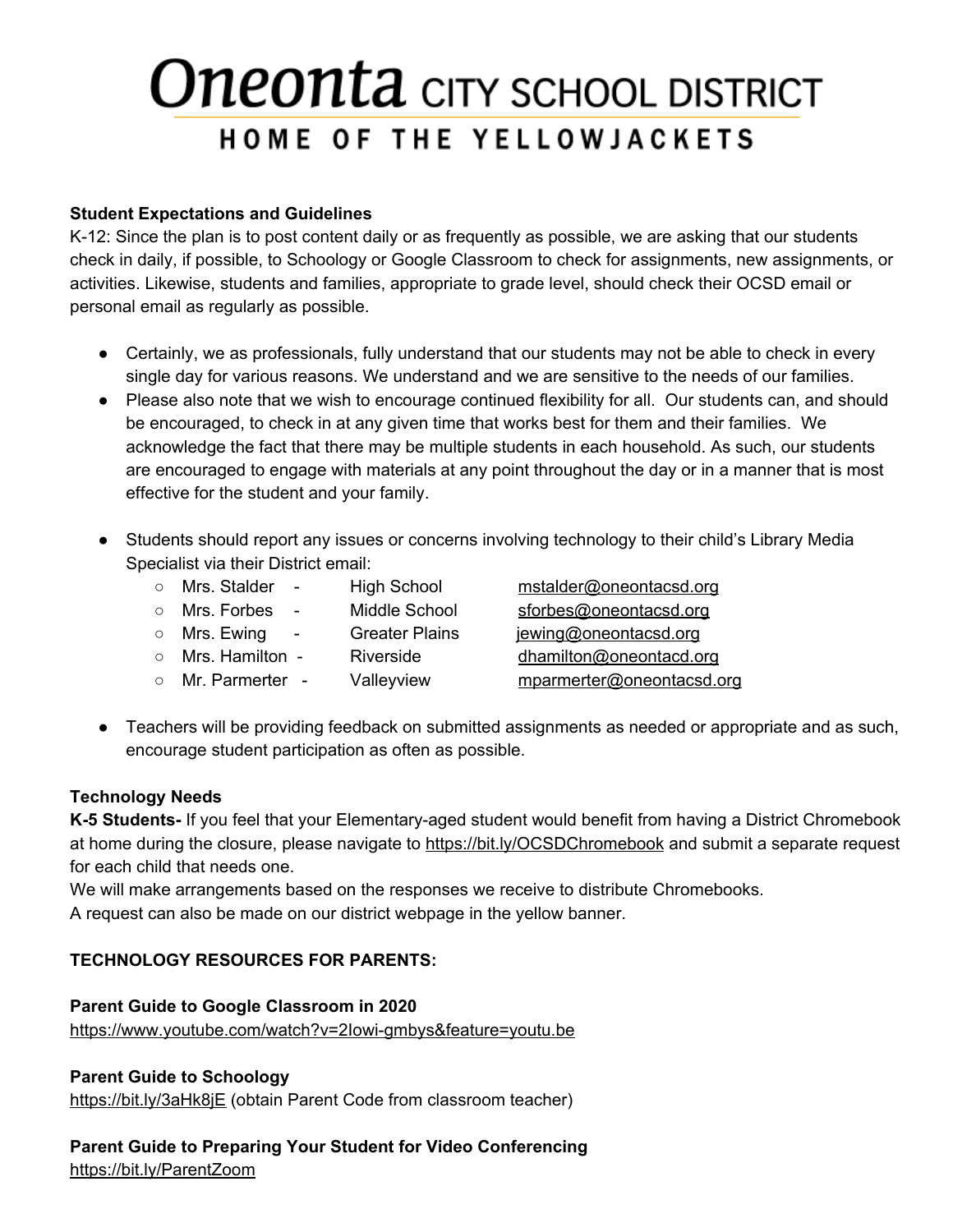### **SCHOOL RESOURCES**

Recognizing that children and adults thrive on social interactions, during a time when social distancing is necessary, providing an on-line platform for students to safely interact with their teachers and peers can be very helpful. In addition to offering this platform, our commitment to supporting students and families emotional needs are outlined below:

- Elementary and Middle School Food Backpack programs will continue on a weekly basis. If you are a family that is in need of food but are not currently enrolled in the program please contact your school's guidance counselor or principal.
- Breakfast and lunch program will continue to be offered

### **Social and Emotional Needs**

Counseling staff will be available by phone and email during regular school hours for the extent of the school closing. Counselors will be checking their messages on a daily basis. If you have an emergency or are in crisis, please call 911.

|                             |           | Oneonta High School          | (607) 433-8243             |  |
|-----------------------------|-----------|------------------------------|----------------------------|--|
| <b>School Counselors</b>    |           |                              |                            |  |
| Mrs. Garcia                 | ext. 2121 | sgarcia@oneontacsd.org       |                            |  |
| Mrs. Kaschak                | ext. 2122 |                              | kkaschak@oneontacsd.org    |  |
| Mrs. Segal                  | ext. 2123 |                              | nichola@oneontacsd.org     |  |
| <b>School Psychologist</b>  |           |                              |                            |  |
| Mrs. Szerszen               | ext. 2234 |                              | kszerszen@oneontacsd.org   |  |
| <b>School Social Worker</b> |           |                              |                            |  |
| Mrs. Foster                 | ext. 2127 |                              | ffoster@oneontacsd.org     |  |
|                             |           |                              |                            |  |
|                             |           | <b>Oneonta Middle School</b> | (607) 433-8262             |  |
| <b>School Counselors</b>    |           |                              |                            |  |
| Mr. Mason                   | ext. 3435 |                              | rmason@oneontacsd.org      |  |
| Mr. Scanlon                 | ext. 3454 |                              | tscanlon@oneontacsd.org    |  |
| <b>School Psychologists</b> |           |                              |                            |  |
| Mrs. Rutherford             | ext. 3430 |                              | drutherford@oneontacsd.org |  |
| Mrs. Zimmerman              | ext. 3430 |                              | lzimmerman@oneontacsd.org  |  |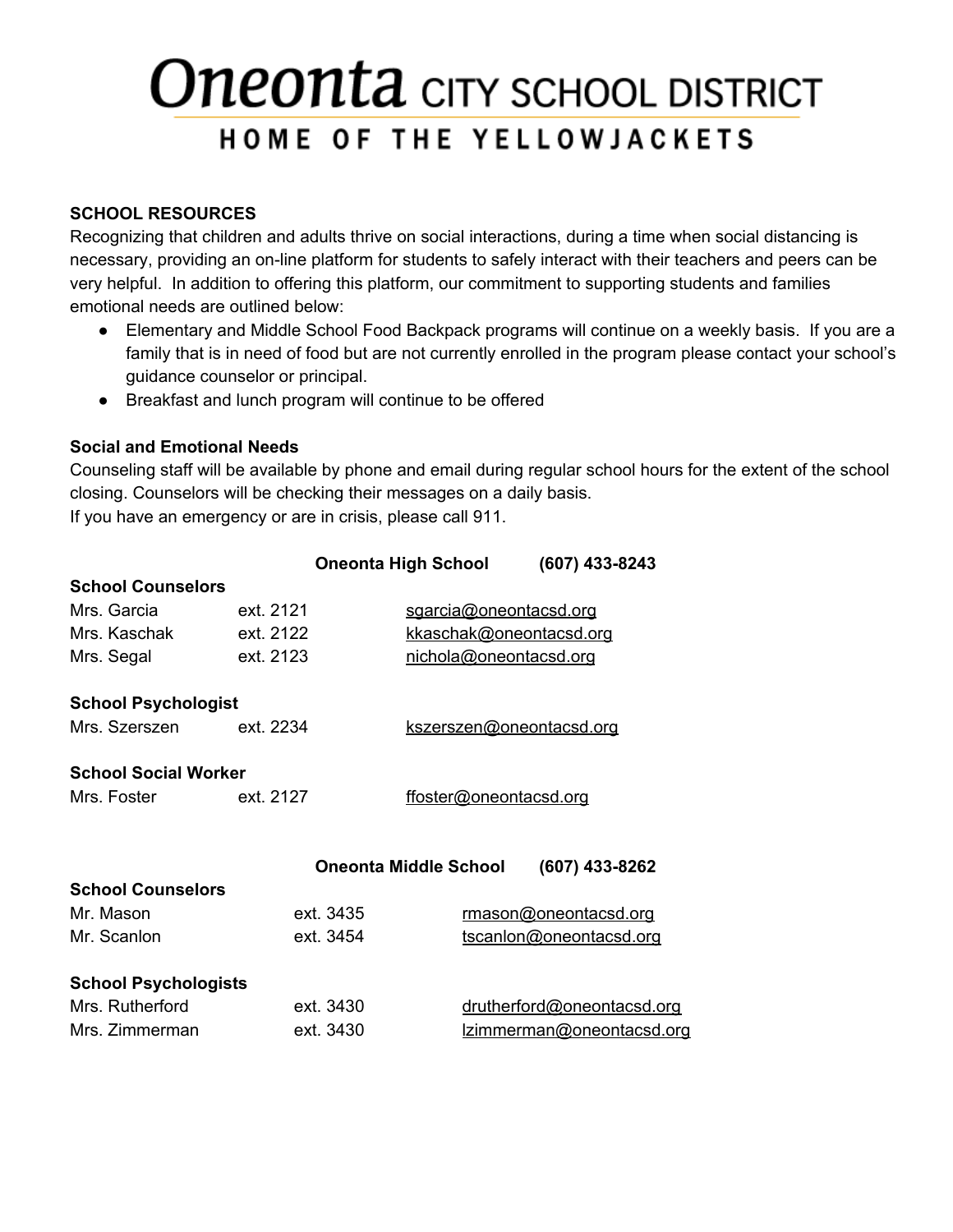# **Oneonta** CITY SCHOOL DISTRICT

### **HOME OF THE YELLOWJACKETS**

**Greater Plains Elementary (607) 433-8272**

| <b>School Counselor</b>    |           |                            |
|----------------------------|-----------|----------------------------|
| Mrs. Herger                | ext. 4403 | sherger@oneontacsd.org     |
| <b>School Psychologist</b> |           |                            |
| Mrs. Rutherford            | ext. 4406 | drutherford@oneontacsd.org |

#### **Valleyview Elementary (607) 433-8252**

| <u>ounuur ouunuuru</u>     |           |                           |
|----------------------------|-----------|---------------------------|
| Mrs. Hoffman               | ext. 6403 | khoffman@oneontacsd.org   |
| <b>School Psychologist</b> |           |                           |
| Mrs. Zimmerman             | ext. 6406 | Izimmerman@oneontacsd.org |

#### **Riverside Elementary (607) 433-8273**

| ext. 5403 | mhoose@oneontacsd.org     |
|-----------|---------------------------|
|           |                           |
| ext. 5406 | sbeckerink@oneontacsd.org |
|           |                           |

### **TALKING TO YOUR CHILDREN ABOUT CORONAVIRUS**

**School Counselor**

**General Ages – From the National Association of School Psychologists** [Talking to Children About COVID-19 \(Coronavirus\): A Parent Resource](https://www.nasponline.org/resources-and-publications/resources-and-podcasts/school-climate-safety-and-crisis/health-crisis-resources/talking-to-children-about-covid-19-(coronavirus)-a-parent-resource) **Preschool, elementary – From PBS/Daniel Tige**r [How to Talk to Your Kids About Coronavirus](https://www.pbs.org/parents/thrive/how-to-talk-to-your-kids-about-coronavirus) **Tweens, Teens from NY Times** [Talking to Teens and Tweens About Coronavirus](https://www.nytimes.com/2020/03/02/well/family/coronavirus-teenagers-anxiety.html) **Social Story with Visuals** [COVID-19 social story](https://littlepuddins.ie/wp-content/uploads/2020/03/The-Corona-Virus-Free-Printable-Updated-2-The-Autism-Educator-.pdf)